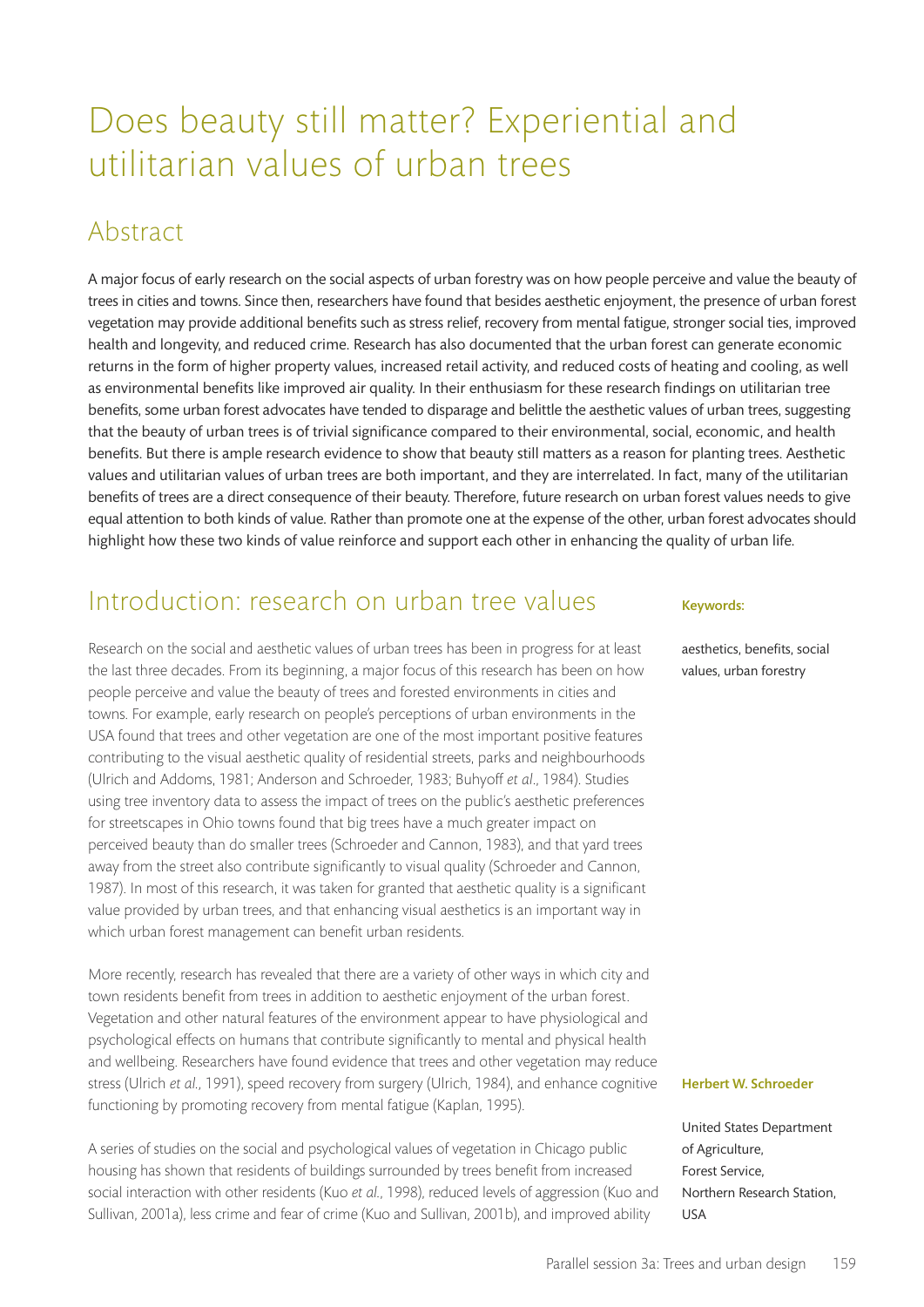to cope with stress (Kuo, 2001). Adolescent girls who spend time outdoors in settings with trees and vegetation exhibit higher levels of self-discipline (Taylor *et al*., 2002). Children with attention deficit disorder are better able to focus and learn after spending some time outdoors (Taylor *et al*., 2001).

Recent studies in Japan, the Netherlands, and England suggest that the restorative effects of experiencing nature and the opportunities that urban green spaces provide for physical activity may improve the public's general health (Maas *et al.,* 2006), increase longevity (Takano *et al*., 2002), reduce morbidity (Maas *et al.*, 2009), and mitigate inequalities in health due to disparities in income (Mitchell and Popham, 2007, 2008; Hartig, 2008).

In addition to the social, psychological, and health-related benefits cited above, research into the economic benefits of urban trees has documented that the urban forest can generate real revenue in the form of higher sales prices for residential properties (Anderson and Cordell, 1988), increased retail activity in shopping districts (Wolf, 2005), and reduced costs of heating and cooling (McPherson and Simpson, 2003).

There are two primary purposes motivating this research on the values of urban trees. The first purpose is to provide community planners and urban foresters with information they can use to improve planting and maintenance programmes so as to maximize the benefits that urban trees provide to the populace. The second purpose is to convince local officials and decision makers of the importance of planting and maintaining trees and other green infrastructure, so that urban forestry will be given a higher priority in budgeting, planning, and decision-making. In combination with research on the physical environmental effects of trees and vegetation (e.g. air quality improvements, carbon sequestration, moderation of temperature extremes, and stormwater retention), information on the social, health, and economic benefits of urban trees provides strong support for planting and managing trees as an essential component of environments where humans live, work, and recreate.

Urban and community trees should be planted for economic, environmental and social reasons' (quoted by TreeLink, 2008). He went on to say that, because of the economic benefits of trees, he would urge their planting and maintenance in urban areas 'even if they were ugly and smelled bad' (quoted by Baxter, 2008, p. 9). Willeke's words have been echoed by other urban tree advocates and still appear on the websites and in newsletters of many urban forestry advocacy groups. In an article about economic benefits of urban trees, Provenzano (2008, p. 37) quotes Willeke and declares 'Ah, yes, trees are indeed beautiful, and the aesthetic appeal cannot be overstated, but we are talking about so much more than just a pretty face here.' Remarks like this seem to imply that the aesthetic value of urban trees is a superficial amenity and is of minor concern compared to their environmental, social, health, and economic benefits.

The beauty of trees has traditionally been a prime reason for planting them in cities, and aesthetic experience is perhaps the most immediate way in which most urban residents are aware of the value of the urban forest. But as our understanding of the economic, social, environmental, and health benefits of urban trees has increased, some urban forestry advocates seem to have decided that beauty does not really matter as a reason for planting trees.

## Two kinds of value

To clarify the issue, it may be helpful to point out that there are two basically different ways in which value can arise from people's contact with the urban forest (see Figure 1). On the one hand there are the feelings of pleasure, enjoyment, and appreciation that arise directly from people's immediate experience of trees and other natural



Figure 1 Two ways in which value can arise from people's contact with the urban forest.

## Beauty belittled

In their enthusiasm for these research findings on environmental, economic, social, and health-related benefits, however, some urban forest advocates have tended to disparage and belittle the more intangible and experiential values of urban trees such as aesthetics. Perhaps the most striking example of this is a speech given in the early 1990s by the chair of the National Urban Forest Council, Donald Willeke, in which he declared, 'Beautification be damned!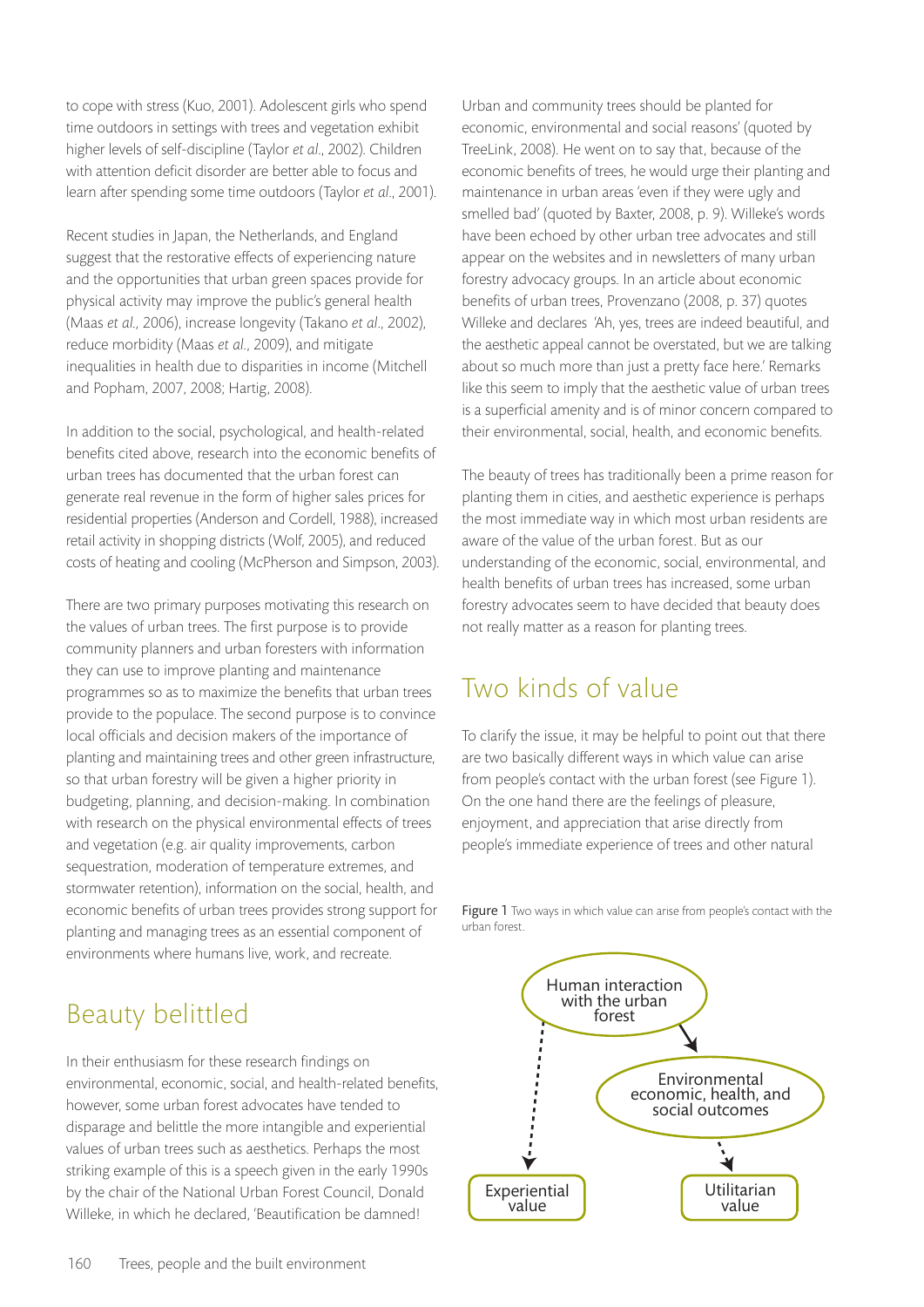features in their environment. I call this *experiential value*, of which aesthetic value is probably the most well-known instance. Experiences of peacefulness and serenity, the feeling of being close to nature, a sense of place, and even (for some people) spiritual experiences could also be counted as experiential values of urban forests.

On the other hand, human contact with urban forests may lead to additional outcomes, which also have value for people. I call this the *utilitarian value* of the urban forest. The outcomes that have utilitarian value may be grouped into the four broad categories shown in Table 1. In the case of utilitarian value, the urban forest itself is not immediately a source of value to people; rather the various outcomes and benefits that arise from human contact and interaction with the urban forest are what is valued. A person or community might enjoy these outcomes and benefits without even knowing that they are due to the presence of trees and other natural features in the environment.

Table 1 Utilitarian outcomes of human interaction with urban forests.

| Category                                | <b>Examples</b>                                                                                                   |
|-----------------------------------------|-------------------------------------------------------------------------------------------------------------------|
| Environmental                           | Improved air quality<br>Reduced flooding<br>Carbon sequestration                                                  |
| Health<br>Physical<br>Mental            | Increased cardiovascular fitness from<br>outdoors exercise<br>• Reduced stress<br>Improved cognitive function     |
| Economic<br>New revenue<br>Cost savings | Higher residential property values<br>Increased retail activity<br>$\bullet$<br>Reduced heating and cooling costs |
| Social                                  | Stronger community ties<br>Reduced violence and crime                                                             |

The basic question then is this: with all that we have learned and are continuing to learn about the many utilitarian values that urban trees provide, should we now conclude that the aesthetic and other experiential values of the urban forest are not important as a reason for planting and maintaining trees? Does the beauty of the urban forest still matter?

#### Research supporting the importance of beauty

I believe there is ample evidence from research to show that beauty and other experiential values of the urban forest do

indeed still matter. Studies in the USA and England have asked homeowners to rate the importance of various benefits and annoyances that they experience from the trees in the vicinity of their houses. These studies found that visual beauty is considered by homeowners to be the most important benefit provided by street trees. The pleasing appearance of street trees is consistently rated by homeowners as more important than utilitarian benefits such as improved air quality, cooling of the home, reduced wind speed, and increased property value (Sommer *et al.*, 1990; Schroeder and Ruffolo, 1996; Flannigan, 2005, 2010; Schroeder *et al.*, 2006; ). These studies show that people generally have very high levels of satisfaction with the trees by their homes, and that the importance of the trees' benefits outweighs any annoyances they create. Most recently, Flannigan (2010) expanded on these findings by means of qualitative data, revealing that aesthetics and other experiential values of neighbourhood trees are very important to householders in the southwest of England. In addition to visual beauty, the sounds and smells associated with street trees give people a sense of connection with nature, bringing a feeling of the rural countryside into their urban environment.

Research on aesthetic experience of the environment and sense of place shows that experiences of beauty involving natural features of the landscape have an immediate and significant impact on people's quality of life. For example, in studies in which people kept diaries of aesthetic experiences in outdoor settings (Chenoweth and Gobster, 1990; Gobster and Chenoweth, 1990), aesthetic experiences – many of which involved natural features of the landscape – were among the most highly valued experiences that the participants had during the course of their week. Interviews with older park users (Tinsley *et al.*, 2002) revealed that the most important perceived benefit from using city parks was 'an immediate sense of pleasure or gratification.' A total of 82% of participants rated this as a 'very important' or 'extremely important' benefit of their park use (Tinsley and Tinsley, 2001).

Open-ended surveys about people's special outdoor places (Schroeder, 2002, 2007) found that beauty is one of the most frequently mentioned qualities of places that people consider to be memorable or important to them personally. As illustrated by the following quotes, aesthetic and other kinds of positive experiences in these places are not merely a superficial amenity. They serve as significant sources of meaning and happiness in people's lives, leading people to form strong emotional attachments to the places where they occur.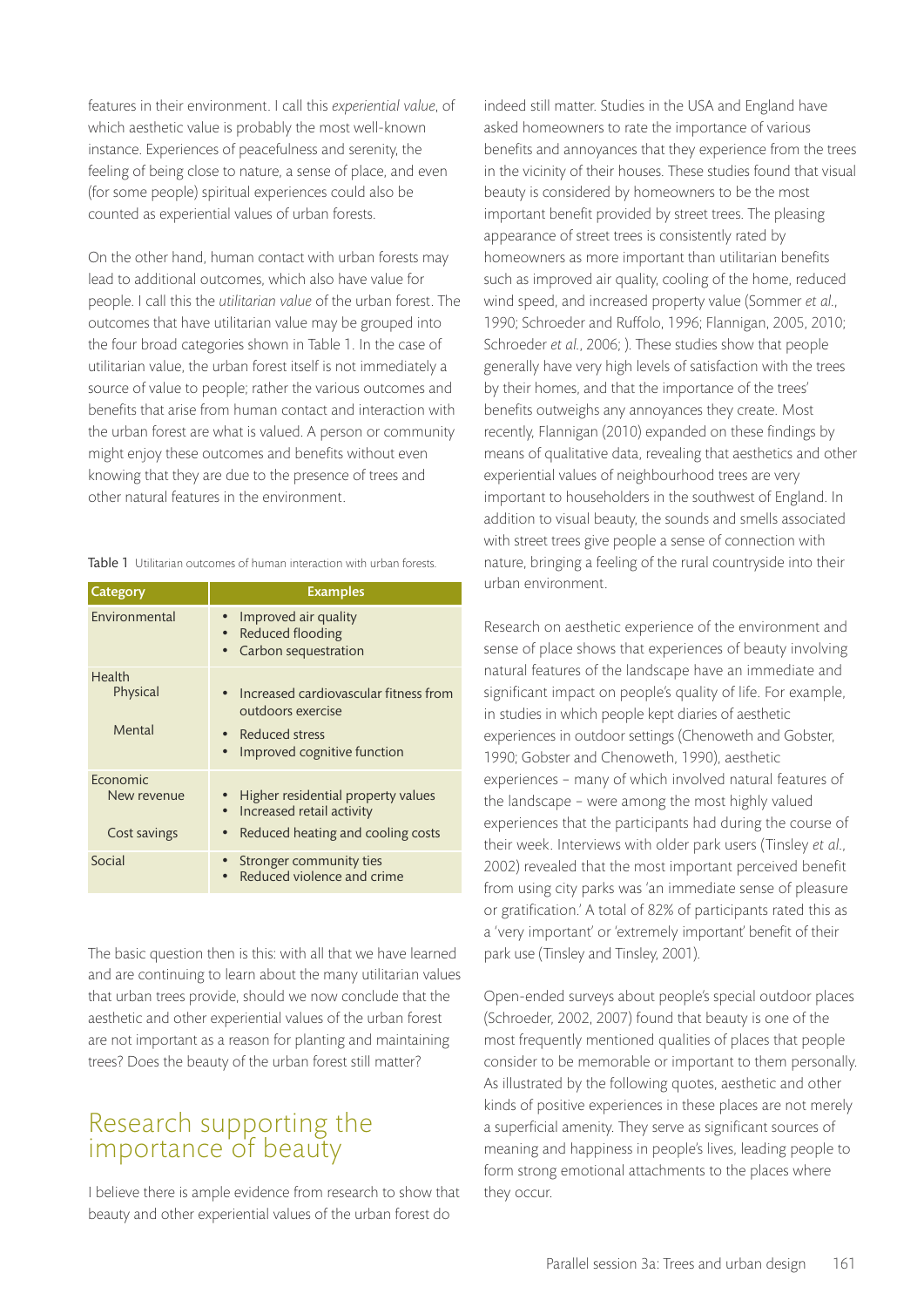*There are so many beautiful nature preserves and lands to explore, and I have. They all have natural beauty that fills me with joy, just to behold it.*

*What an uplifting experience it is to come here in early spring when the old oaks are outlined against the sky.*

*This beautiful spot restores my soul and makes me glad to be alive.*

The aesthetic quality of trees is an important part of the character of many urban places, and people may feel intense emotional distress and grief when faced with the loss of trees that have been a part of their community for most of their lives. In interviews with Charleston, South Carolina, residents about the losses they suffered during a major hurricane (Hull, 1992), the city's trees were among the most frequently described significant features that had been damaged by the storm. People expressed strong positive emotions for the trees that were lost. The trees' aesthetic value and their contribution to community image were the most commonly mentioned reasons why residents valued them. Some of the interviewees were almost in tears as they described the trees that had been lost.

Riddell and Pollock (1999) interviewed residents of a Chicago neighbourhood in which most of the mature trees were removed over a few days' time due to an invasion of Asian longhorned beetle. The residents spoke of the trees in much the same way as they would old friends and family members. The aesthetic and experiential value of the trees was an important part of their life in the neighbourhood, and the loss of that value was traumatic to many. At the urging of local residents, the City went to considerable expense to plant larger-diameter replacement trees so that the neighbourhood streetscape could regain its former character more quickly.

#### Relationship between utilitarian and aesthetic values

Both aesthetic values and utilitarian values of urban trees are important, and they are intertwined with each other. In fact, many of the utilitarian values of urban trees extolled by Willeke and others are a direct consequence of their aesthetic value – although this is often not acknowledged. For example, a newsletter feature about economic benefits of urban trees (Nashville Tree Foundation, 2007) quotes Willeke on 'beautification be damned', and then lists increased shopping revenues, higher office occupancy rates, and increased home prices as examples of how trees add to

the economic value of urban property. But these economic values exist in large part because the trees are beautiful. Trees increase property values and attract people to shopping districts and offices largely by virtue of their beauty. Furthermore, if trees were ugly and smelled bad, the potential of trees for reducing the consumption of fossil fuels for heating and cooling would likely not be realised, since people would not want to plant them near their homes. The beauty of trees and other natural things is part of what attracts people to go outdoors and engage in activities like walking and bicycling, which can improve cardiovascular health and reduce obesity. Similarly, in urban housing projects where aesthetically attractive outdoor spaces with trees and grass are available, residents are more likely to spend time outdoors where they can meet their neighbours, form social ties, and deter crime (Kuo 2003). If trees were not beautiful, most of these utilitarian benefits would be eliminated or greatly reduced.

However, even if beauty did not give rise to utilitarian benefits, it would still matter. Experiencing beautiful places and things has an immediate positive impact on a person's quality of life. The mere fact that people historically have chosen to plant trees in cities testifies to the experiential appeal that they have for urban residents. Why, then, would advocates for planting urban trees wish to belittle their aesthetic value? Perhaps it is because aesthetic values are inherently subjective, and our modern culture has an ingrained bias toward things that are tangible, objective, and measurable. Perhaps it is because experiences of beauty can be very difficult to capture in words. We know from our immediate experience that beauty matters, but when someone asks why, we may be at a loss to give a rational explanation or justification. Maybe it is also because aesthetic experiences can be very personal, making people reluctant to talk about them in a public forum where they can be criticised and judged by others. Therefore, people may feel a need to use more impersonal, objective information to argue for the things that they feel are important.

However, there is a potential risk in relying too heavily on research about utilitarian values to justify planting and management of urban trees. Many of the social, environmental, and health-related benefits being attributed to urban trees are in fact quite difficult to establish scientifically due to the multitude of complex factors that must be taken into account. Studies that do not adhere to very high standards of rigour in controlling for factors such as income, cultural differences, and self-reporting bias may be subjected to criticism that could ultimately weaken the argument for urban forestry (e.g. Adams and White, 2003). The exuberant claims now being made for tree benefits may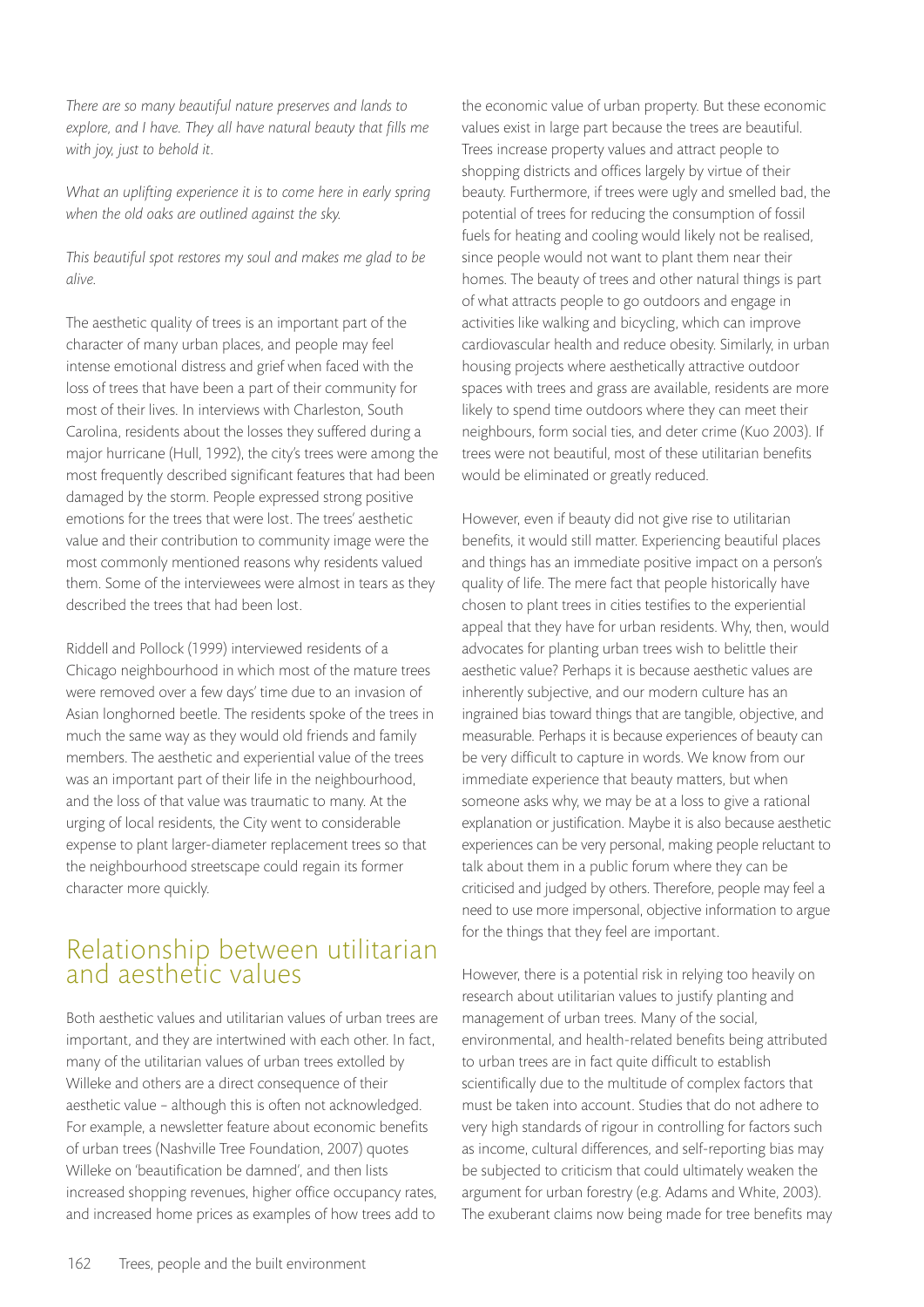sound frankly incredible to many members of the public, and the fact that much of this research is being funded and carried out by outspoken advocates for urban nature might lead some people to be sceptical of the results.

In research about the health benefits of foods and dietary supplements, it has often been the case that early, positive findings are not borne out by later, more extensive and rigorous studies. Early reports about vitamin E, for example, suggested that it could significantly reduce the risk of heart disease and cancer, and this prompted many people to start taking vitamin E supplements. Later, more rigorous research, however, was not able to confirm most of the beneficial effects that had been enthusiastically claimed for vitamin E, and the current state of knowledge about this nutrient remains unclear (National Institutes of Health, 2009). A similar fate may be in store for some of the health benefits of trees touted in recent studies. If the argument for planting trees is framed exclusively in terms of such benefits, then the argument may be undermined if later studies do not fully confirm the sweeping claims that are being made at present.

One advantage of beauty as an argument for planting urban trees is that aesthetic value is a matter of immediate, personal experience. One does not need a scientific study to know that trees are beautiful and that beauty contributes to one's quality of life. Unfortunately, people often do not fully appreciate this until after they have experienced a serious loss, such as in the spread of Dutch elm disease and the current widespread outbreaks of emerald ash borer in the USA.

Admittedly, not everyone is equally attuned to aesthetic experience, and some may indeed view aesthetics as a frivolous reason to plant trees. Local officials working with limited budgets may understandably be reluctant to spend money on trees without some evidence of a tangible, measurable return on their investment. A growing body of replicable scientific evidence about the utilitarian benefits of urban trees may be the most effective means of winning these people's support for urban forestry. But this in no way requires that the importance of aesthetic values be disregarded or belittled.

## Future research

Research on the utilitarian environmental, health, economic, and social benefits of trees needs to proceed carefully and rigorously. The influences of the environment on individual people and communities are complex and far from completely understood. This is illustrated in a recent study by Mitchell and Popham (2007). Using census data for selfreported health of all residents of England, they found an overall positive correlation between health and the quantity of nearby greenspace, but the relation varied depending on the income and the urban, suburban, or rural character of an area. There was no relationship between health and greenspace within higher-income suburban and rural areas, and in lower-income suburban areas there was actually a negative correlation between greenspace and health. One possible explanation for this is that lower quality greenspace, which may be more prevalent in low-income districts, might actually be detrimental to health. This suggests that the relationship between greenspace and health is not simply a case of 'green is good'. Researchers and urban forest advocates should therefore be careful to critically evaluate the findings of new studies and avoid drawing sweeping or simplistic conclusions until early research results have been adequately tested and replicated.

As our knowledge of the utilitarian benefits of urban forests matures, the beauty of urban trees should continue to be celebrated as an important value. Research should be directed to learning more about what kinds and configurations of trees have the greatest aesthetic value for which groups of people. Here again the issue is complex, as there appear to be significant differences in preferences among people from different countries, regions, and cultures (Fraser and Kenney, 2000). In a comparison between householders in the Midwestern USA and the southwest of England, the aesthetic value of trees was important to both groups, but homeowners in that part of the USA tended to like very large and fast-growing trees in front of their homes while the residents of southwest England preferred smaller and slower growing street trees (Schroeder *et al.*, 2006). It appears that aesthetic preferences are conditioned by a variety of factors, including differences in climate and housing density as well as cultural norms. To broaden our understanding of experiential values of urban forests, more studies need to be conducted in countries other than the USA, which is where most such research has been done to date, and more qualitative research is needed to understand in depth how urban people experience both the benefits and the annoyances of trees near their homes (Flannigan, 2010).

## Conclusion

Future research on urban forest values needs to give equal attention to both aesthetic and utilitarian values. Rather than promote one kind of value at the expense of the other, urban forest advocates should highlight how these two kinds of value can reinforce and support each other in enhancing the quality of life of urban people.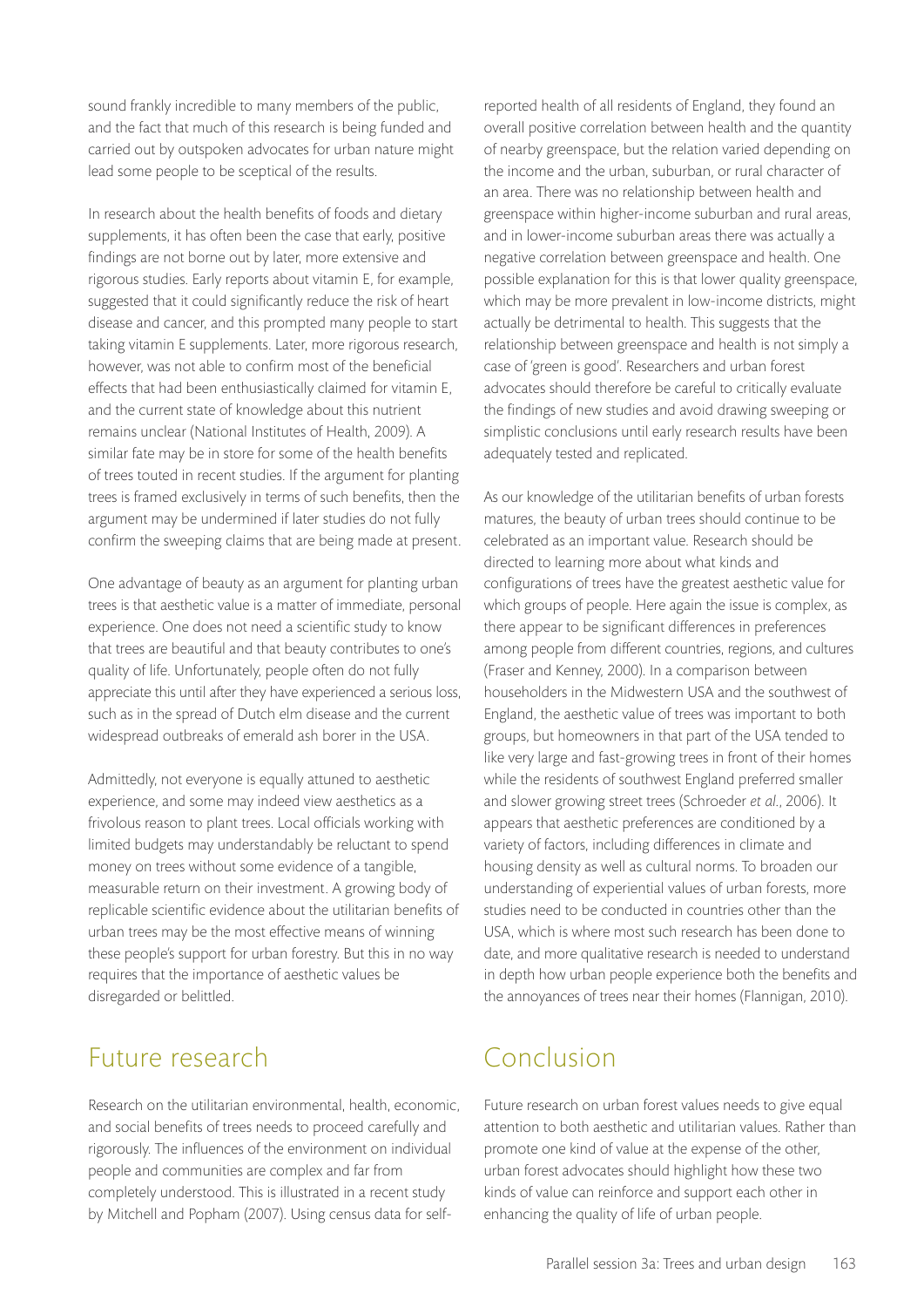## References

ADAMS, J. AND WHITE, M. (2003). Health benefits of green spaces not confirmed. [Letter to the editor] *Journal of Epidemiology and Community Health* 57, 312.

ANDERSON, L.M. AND CORDELL, H.K. (1988). Influence of trees on residential property values in Athens, Georgia (U.S.A.): a survey based on actual sales prices. *Landscape and Urban Planning* 15, 153–164.

ANDERSON, L.M. AND SCHROEDER, H.W. (1983). Application of wildland scenic assessment methods to the urban landscape. *Landscape Planning* 10, 219–237.

BAXTER, B. (2008). *Chestnut memories: oral history transcript*. Interview transcript. University of Tennessee, Chattanooga, Tennessee, USA. [Online] Available at: http://www.cs.uky.edu/~tony/BNB\_WEB/25th%20Annual %20Meeting/Don%20Willeke.pdf [Accessed January 2011].

BUHYOFF, G.J., GAUTHIER, L.J. AND WELLMAN, J.D. (1984). Predicting scenic quality for urban forests using vegetation measurements. *Forest Science* 30, 71–82.

CHENOWETH, R.E. AND GOBSTER, P.H. (1990). The nature and ecology of aesthetic experiences in the landscape. *Landscape Journal* 9(1), 1–8.

FLANNIGAN, J. (2005). An evaluation of residents' attitudes to street trees in southwest England. *Arboricultural Journal* 28, 219–241.

FLANNIGAN, J. (2010). *An investigation of residents' relationships with street trees in southwest England*. PhD Thesis. Birmingham City University, Birmingham, UK.

FRASER, E.D.G. AND KENNEY, W.A. (2000). Cultural background and landscape history as factors affecting perceptions of the urban forest. *Journal of Arboriculture* 26, 106–113.

GOBSTER, P.H. AND CHENOWETH, R.E. (1990). Peak aesthetic experiences and the natural landscape. *In: Proceedings of the Twenty-First Annual Conference of the Environmental Design Research Association (Champaign-Urbana, Illinois, USA, 1990)*. EDRA, Inc., Oklahoma City, Oklahoma, USA.

HARTIG, T. (2008). Green space, psychological restoration, and health inequality. *The Lancet* 372, 1614–1615.

HULL, R.B. IV (1992). How the public values urban forests. *Journal of Arboriculture* 18, 98–101.

KAPLAN, S. (1995). The restorative benefits of nature: Toward an integrative framework. *Journal of Environmental Psychology* 15, 169–182.

KUO, F.E. (2001). Coping with poverty: Impacts of environment and attention in the inner city. *Environment & Behavior* 33, 5–34.

KUO, F.E. (2003). The role of arboriculture in a healthy social ecology. *Journal of Arboriculture* 29, 148–155.

KUO, F.E. AND SULLIVAN, W.C. (2001A). Aggression and violence in the inner city: Impacts of environment via mental fatigue. *Environment & Behavior* 33, 543–571.

KUO, F.E. AND SULLIVAN, W.C. (2001B). Environment and crime in the inner city: Does vegetation reduce crime? *Environment & Behavior* 33, 343–367.

KUO, F.E., SULLIVAN, W.C., COLEY, R.I. AND BRUNSON, L. (1998).

Fertile ground for community: Inner-city neighborhood common spaces. *American Journal of Community Psychology* 26, 823–851.

MCPHERSON, E.G. AND SIMPSON, J.R. (2003). Potential energy savings in buildings by an urban tree planting programme in California. *Urban Forestry and Urban Greening* 2, 73–86.

MAAS, J., VERHEIJ, R.A., DE VRIES, S., SPREEUWENBERG, P., SCHELLEVIS, F.G. AND GROENEWEGEN P.P. (2009). Morbidity is related to a green living environment. *Journal of Epidemiology and Community Health* 63, 967–973.

MAAS, J., VERHEIJ, R.A., GROENEWEGEN, P.P., DE VRIES, S. AND SPREEUWENBERG, P. (2006). Green space, urbanity, and health: how strong is the relation? *Journal of Epidemiology and Community Health* 60, 587–592.

MITCHELL, R. AND POPHAM, F. (2007). Greenspace, urbanity and health: relationships in England. *Journal of Epidemiology and Community Health* 61, 681–683.

MITCHELL, R. AND POPHAM, F. (2008). Effect of exposure to natural environment on health inequalities: an observational population study. *The Lancet* 372, 1655–1660.

NASHVILLE TREE FOUNDATION (2007). *Tree talk*, April 2007 [newsletter], Nashville Tree Foundation, Nashville, Tennessee, USA. [Online] Available at: http://www .nashvilletreefoundation.org/pdfs/april07news.pdf [Accessed March 2011].

NATIONAL INSTITUTES OF HEALTH (2009). Dietary supplement fact sheet: vitamin E. National Institutes of Health, Office of Dietary Supplements, Bethesda, Maryland, USA. [Online] Available at: http://ods.od.nih .gov/factsheets/vitamine/ [Accessed February 2011].

PROVENZANO, P. (2008). Money does grow on trees. *Land Development Today* 4(7), 36–37.

RIDDELL, J. AND POLLACK, N. (1999). *Views on the Asian longhorned beetle infestation in Chicago: an exploration of insights from neighbors and government.* Final report 23– 99–10-RJVA. USDA Forest Service, North Central Forest Experiment Station, Evanston, Illinois, USA.

SCHROEDER, H.W. (2002). Experiencing nature in special places. *Journal of Forestry* 100(5), 8–14.

SCHROEDER, H.W. (2007). Place experience, gestalt, and the human-nature relationship. *Journal of Environmental Psychology* 27, 293–309.